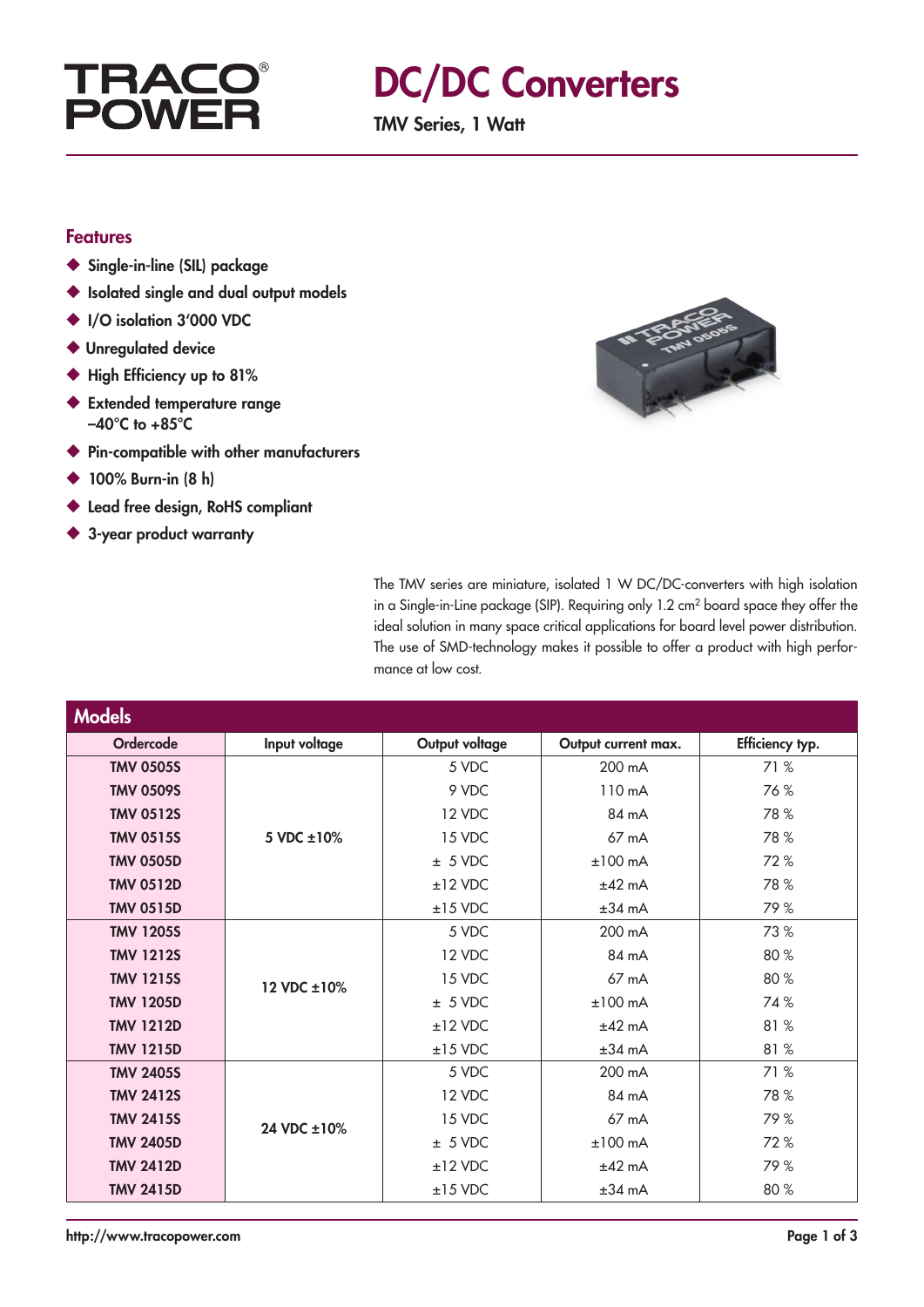## **TRACO®**<br>POWER

| <b>Input Specifications</b>                                          |                                                                          |                                                           |                                                                                                                                          |
|----------------------------------------------------------------------|--------------------------------------------------------------------------|-----------------------------------------------------------|------------------------------------------------------------------------------------------------------------------------------------------|
| Input current no load /full load                                     |                                                                          | 5 Vin models<br>12 Vin models<br>24 Vin models            | 30 mA / 270 mA typ.<br>12 mA / 110 mA typ.<br>7 mA / 55 mA typ.                                                                          |
| Surge voltage (1 s max.)                                             |                                                                          | 5 Vin models<br>12 Vin models<br>24 Vin models            | 9 V max.<br>18 V max.<br>30 V max.                                                                                                       |
| Reverse voltage protection                                           |                                                                          |                                                           | $0.3A$ max.                                                                                                                              |
| Reflected input ripple current                                       |                                                                          |                                                           | can be reduced by ext. 1-3.3 µF polyester film<br>capacitor                                                                              |
| Input filter                                                         |                                                                          |                                                           | internal capacitor                                                                                                                       |
| <b>Output Specifications</b>                                         |                                                                          |                                                           |                                                                                                                                          |
| Voltage set accuracy                                                 |                                                                          |                                                           | $\pm 1$ % typ. / $\pm 3$ % max.                                                                                                          |
| Voltage balance (dual output models, balanced loads)                 |                                                                          |                                                           | $\pm 0.1$ % typ. / $\pm 1$ % max.                                                                                                        |
| Regulation                                                           | - Input variation (1 % change of Vin)<br>$-$ Load variation (20 - 100 %) |                                                           | 1.2 % typ. / 1.5 % max.<br>5 to 10 % max.                                                                                                |
| Ripple and noise (20 MHz Bandwidth)                                  |                                                                          |                                                           | 65 mVp-p typ. / 100 mVp-p max.                                                                                                           |
| Temperature coefficient                                              |                                                                          |                                                           | ±0.01 %/K typ. / ±0.02 %/K max.                                                                                                          |
| Short circuit protection                                             |                                                                          |                                                           | limited 0.5 s max.                                                                                                                       |
| Capacitive load                                                      | single output models:<br>dual output models:                             |                                                           | 220 µF max.<br>100 µF max. (each output)                                                                                                 |
| <b>General Specifications</b>                                        |                                                                          |                                                           |                                                                                                                                          |
| <b>Temperature Ranges</b>                                            | - Operating<br>- Case temperature<br>- Storage                           | 3.3, 5 & $\pm$ 5 Vout models:<br>all other output models: | $-40^{\circ}$ C to $+85^{\circ}$ C<br>$-40^{\circ}$ C to +90 $^{\circ}$ C<br>$+95^{\circ}$ C max.<br>$-50^{\circ}$ C to $+125^{\circ}$ C |
| Derating                                                             |                                                                          | 3.3, 5 & $\pm$ 5 Vout models:<br>all other output models: | 4 %/K above 75 °C<br>4 %/K above 80 °C                                                                                                   |
| Humidity (non condensing)                                            |                                                                          |                                                           | 95 % rel H max.                                                                                                                          |
| Reliability, calculated MTBF (MIL-HDBK-217F at +25°C, ground benign) |                                                                          | >2'000'000 h                                              |                                                                                                                                          |
| Isolation Test Voltage (Input/Output, 60 s)                          |                                                                          | 3'000 VDC                                                 |                                                                                                                                          |
| <b>Insulation System</b>                                             |                                                                          | Functional                                                |                                                                                                                                          |
| <b>Isolation Capacitance (Input/Output)</b>                          |                                                                          | 60 pF typ. / 100 pF max.                                  |                                                                                                                                          |
| <b>Isolation Resistance (Input/Output)</b>                           |                                                                          | >10 GOhm                                                  |                                                                                                                                          |
| Switching Frequency                                                  |                                                                          |                                                           | 70 to 120 kHz (Frequency modulation)                                                                                                     |
| <b>Environmental Compliance</b>                                      | - Reach<br>$-RoHS$                                                       |                                                           | www.tracopower.com/info/reach-declaration.pdf<br>RoHS directive 2011/65/EU                                                               |

All specifications valid at nominal input voltage, full load and +25°C after warm-up time unless otherwise stated.